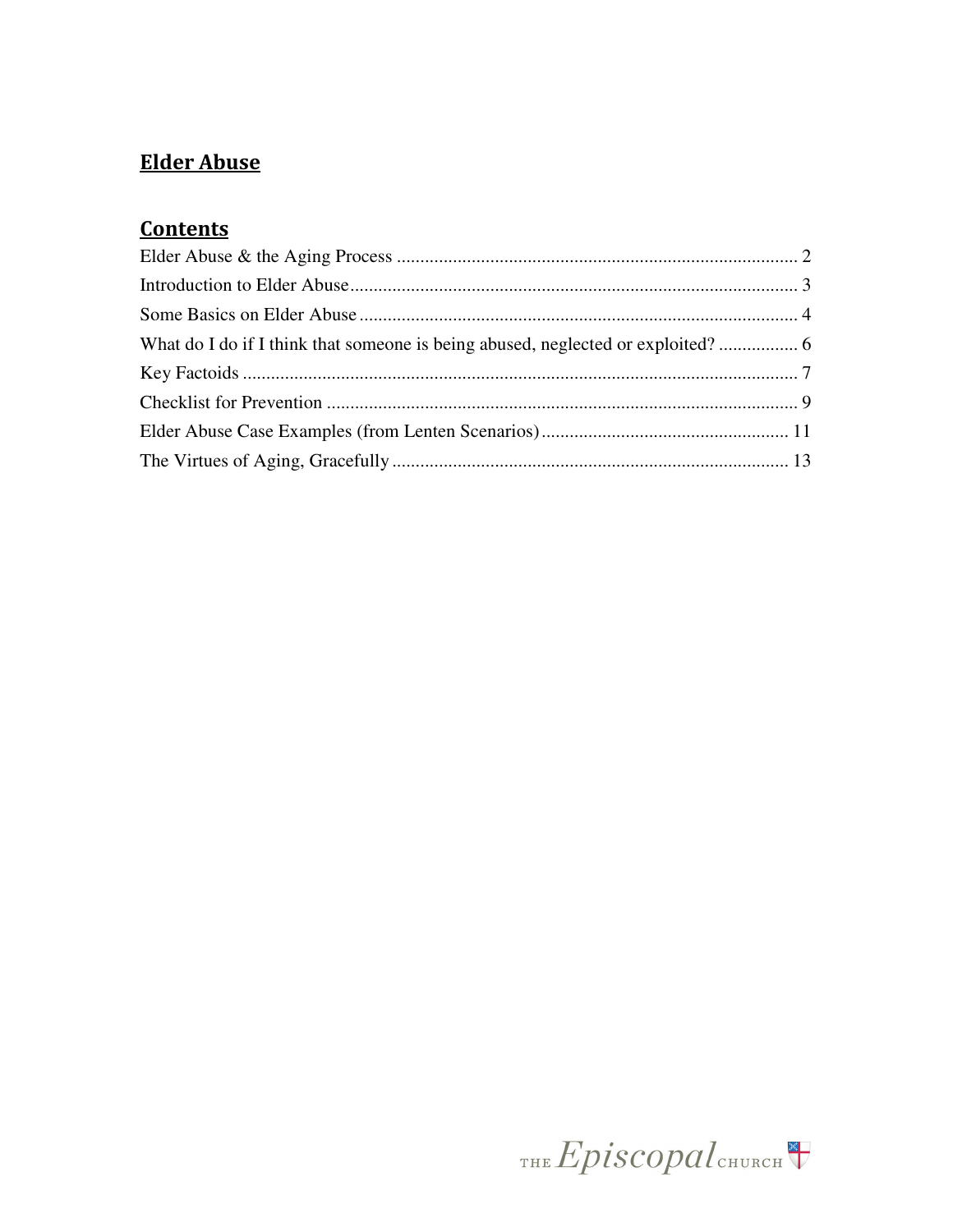## Elder Abuse & the Aging Process

### *By Dr. Ken Ford*

Elder Abuse is one of the challenges of the aging process, aging being defined as: The accumulation of changes in a person over time. Aging is therefore a process that begins at birth and continues until death.

Why then do we think and speak of AGING as if it relates only to the latter part of life? Why do we assume that it represents deterioration and loss? We do so because there are, in fact, certain changes we all see in the older age person. These changes can be explained on a scientific basis. Cells in the body function less efficiently and the elastic tissue of the body becomes less functional. (We see this most dramatically in the development of wrinkles.)

These alterations in the body result in decreased physical activity and an increase in vulnerability of many sorts. We become sensitive to loss of physical as well as psychological energy. Among the psychological changes brought on by the aging process are: slower reaction time, short-term memory loss and longer learning ability. However, we learn to adapt to many of these changes and usually wish no pity or condescension. We wish to retain our dignity and self-respect.

It is perhaps the vulnerability of the older individual that poses the greatest challenge for both the individual and society. This vulnerability sometimes leads to purposeful as well as unplanned abuse. Sometimes society, often close and well-meaning relatives, unwittingly abuses the elders among us. We focus here on Elder Abuse because it has become such a strong factor in society's difficulty in coping with and managing problems of the aging individual.

As our population ages, the incidence of elder abuse is expected to increase. The church, in fulfillment of our baptismal covenant to "seek and serve Christ in all persons, loving our neighbor as our self" and to "respect the dignity of every human being", through its Older Adults Ministry, seeks to raise awareness of the compelling problem of Elder Abuse and to participate in ways to address it.

THE  $Epis copal$ <sub>CHURCH</sub>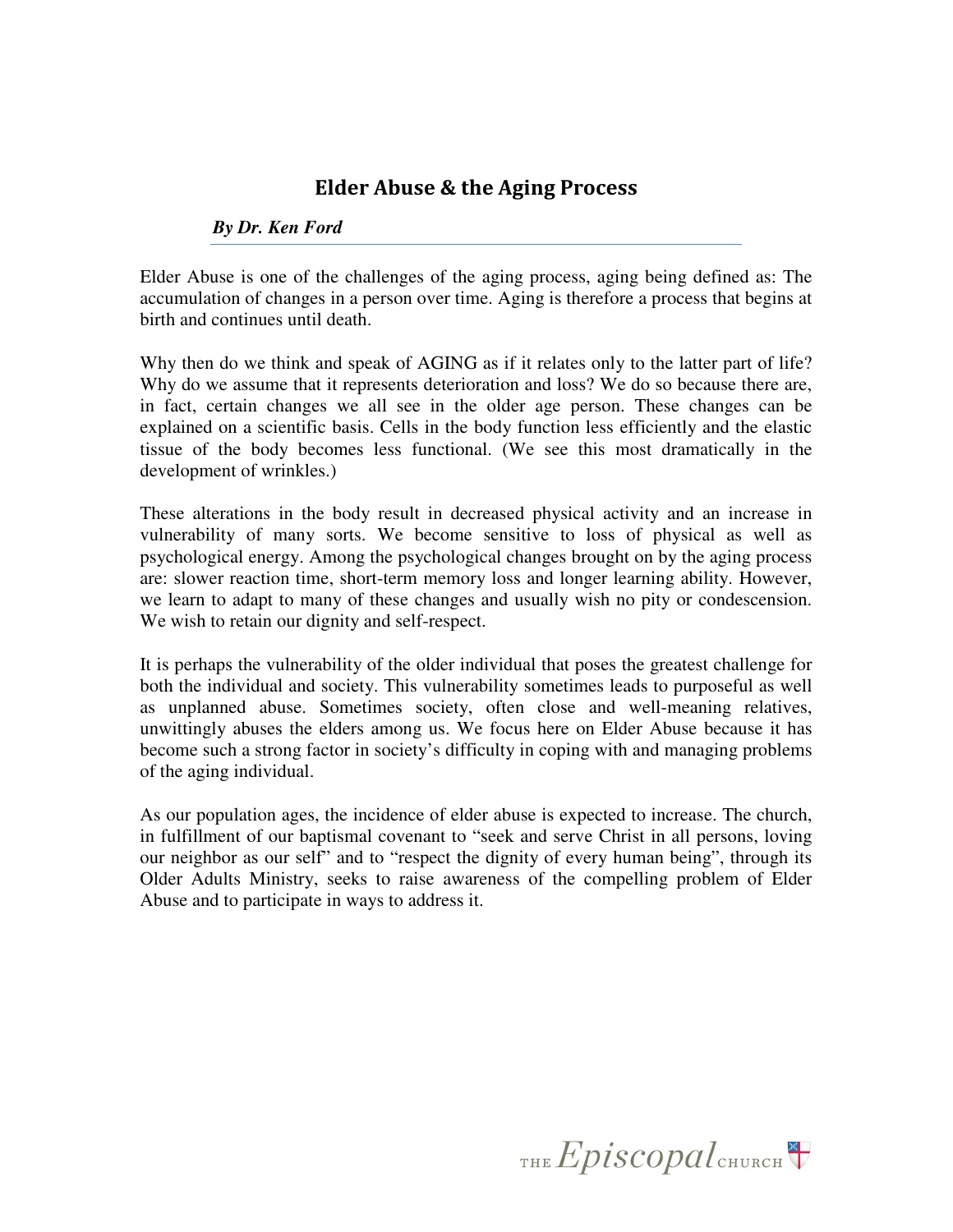## Introduction to Elder Abuse

With this section on elder abuse, we re-affirm our Baptismal Covenant, which asks, "Will you strive for justice and peace among all people, and respect the dignity of every human being?"

In 2011, a subgroup of the Older Adult Ministry of the Episcopal Church, the Elder Abuse Working Group, participated in an initiative by which the Episcopal Church recognizes and acts upon the issue and problem of elder abuse.

We recognize that most people do not abuse elders but rather love and respect them; however, some people do abuse elders and for a variety of reasons that usually involve the dependency of the abuser on the older adult, rather than stress experienced by the caregiver. The term elder abuse is typically regarded as an umbrella term for abuse, neglect, and exploitation. Addressing the problem of elder abuse is critically important for both older parishioners and their families. Findings from recent studies are instructive:

- By 2030, people 65 and older will comprise approximately 20 percent of the population in the United States.
- Most elder abuse takes place in the community and is perpetrated by family members or others involved in a trusted relationship with the elder. Examples are the caregiver who seeks to befriend an elder needing help for the true purpose of taking his or her money or the family member who threatens to put an elder in a nursing home if he or she won't designate the family member as power of attorney.
- According to the National Center on Elder Abuse, for every reported incident of elder abuse, five go unreported.
- In the recently released New York Study (NYS) (2011):
	- o Incidence rates were 24 times greater than the number of cases referred to authorities.
	- o Over 260,000 older residents were the victim of one form of elder mistreatment in a 12 month span.
	- o Although psychological abuse was the abuse most commonly reported to agencies, older respondents self-identified financial exploitation as the most prevalent form, with physical abuse identified as the second most common.

We hope that you find the information contained in this section helpful and invite you to prayerfully participate in further thought, discussion, and action on the issue and problem of elder abuse.

THE Episcopal CHURCH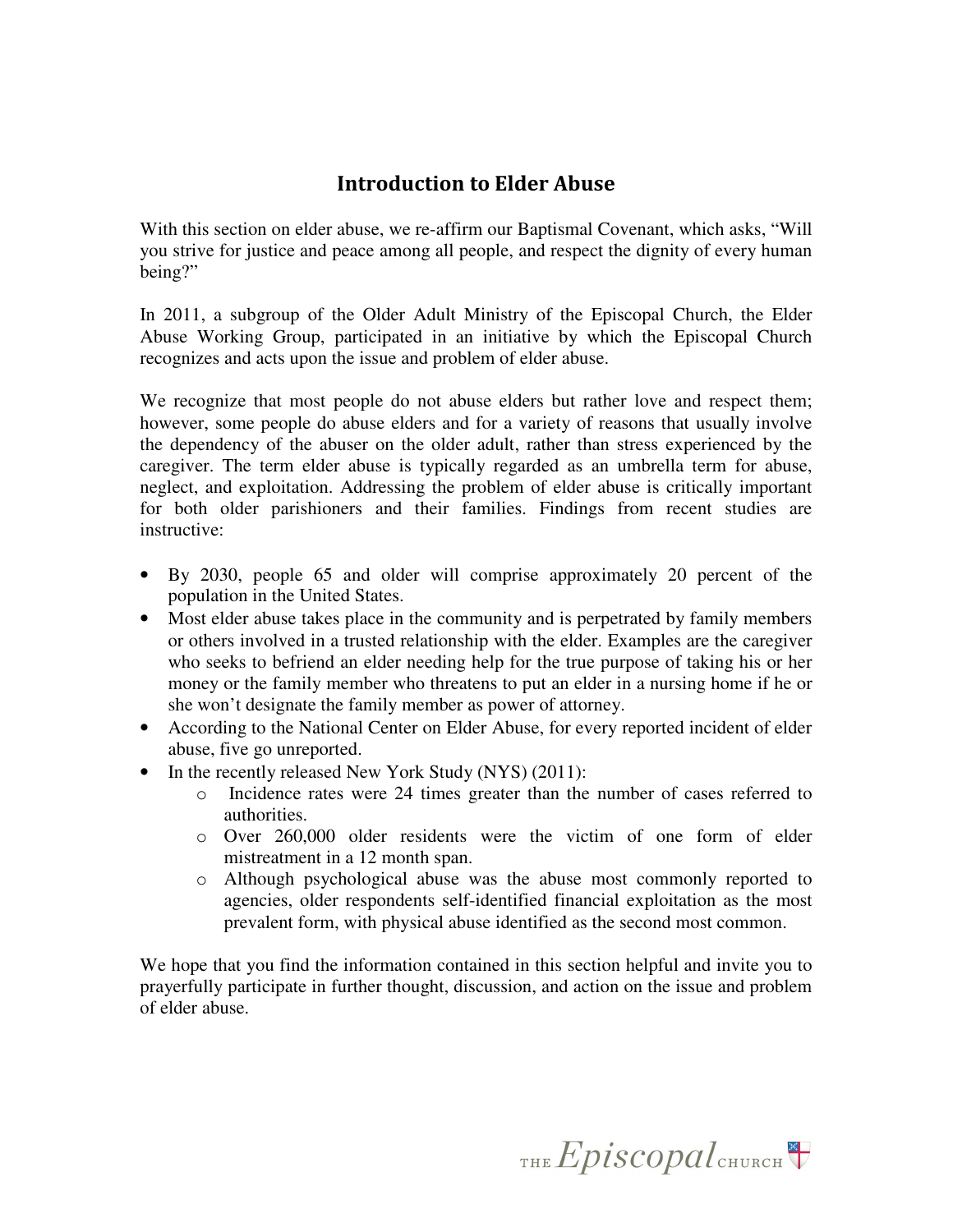### Some Basics on Elder Abuse

*…to strive for justice and peace among all people, and respect the dignity of every human being ~ The Book of Common Prayer* 

These words from the Baptismal Covenant, particularly "respect" and "dignity" not only have significance for older adults, but for all of us, because we are all aging. All human beings, regardless of age, should be afforded every opportunity possible to live life in a safe and secure environment. Unfortunately, and all too often, this is not the case. The issue of elder abuse is a largely hidden problem. Too many elders are being mistreated, often by their family members or others responsible for their care.

This document is designed to increase your awareness of the issue and problem of elder abuse and to provide you with guidance as to what constitutes it, why it is a problem, and if you think that elder abuse may be happening to a member of your parish, how to address your concerns.

The seriousness of the problem has been demonstrated through some recent research that examines the prevalence and types of elder abuse. Though still largely a hidden problem, it is beginning to receive the attention of both those who study aging and the general public. The actor Mickey Rooney's recent public disclosure of his abuse by family members has been instrumental in making the public more aware of the problem.

It is now time that the Episcopal Church becomes aware and actively address the problem of elder abuse.

**Defining elder abuse has been a challenge to those who work in the field; however, a set of standard definitions exists that can be applied to any situation (National Center on Elder Abuse).** 

*Physical abuse -* Use of force to threaten or physically injure a vulnerable elder

*Emotional abuse* - Verbal attacks, threats, rejection, isolation, or belittling acts that cause or could cause mental anguish, pain, or distress to an older adult

*Sexual abuse -* Sexual contact that is forced, tricked, threatened, or otherwise coerced upon a vulnerable elder, including anyone who is unable to grant consent to have sex

*Exploitation -* Theft, fraud, misuse, or neglect of authority, and use of undue influence as a way to gain control over an older person's money or property

*Neglect* -A caregiver's failure or refusal to provide for a vulnerable elder's safety, physical, or emotional needs

THE  $Epis copal$ <sub>CHURCH</sub>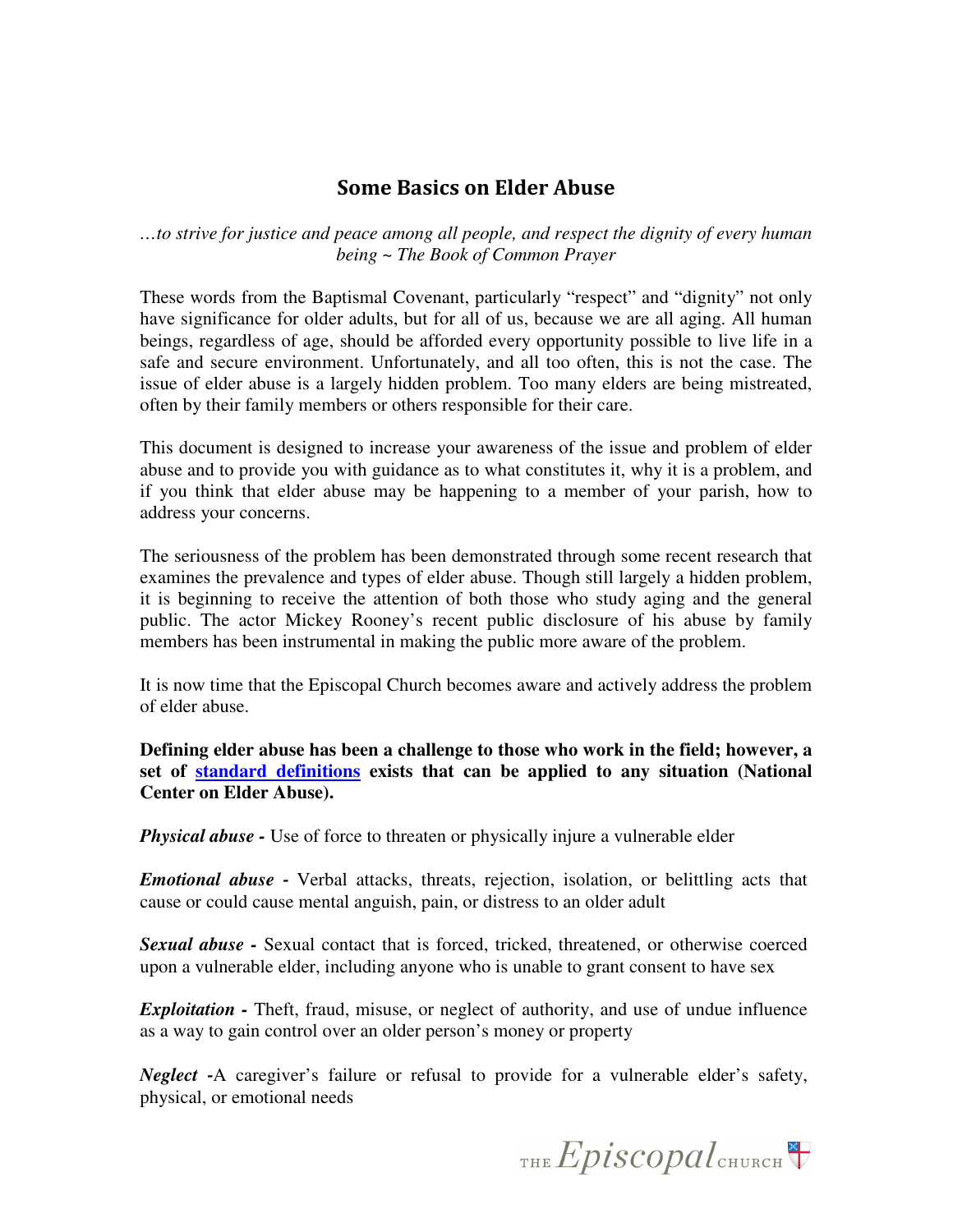*Abandonment* - Desertion of a frail or vulnerable elder by anyone with a duty of care for an older adult

*Self-neglect -* An inability to understand the consequences of one's own actions or inaction, which leads to, or may lead to, harm or endangerment

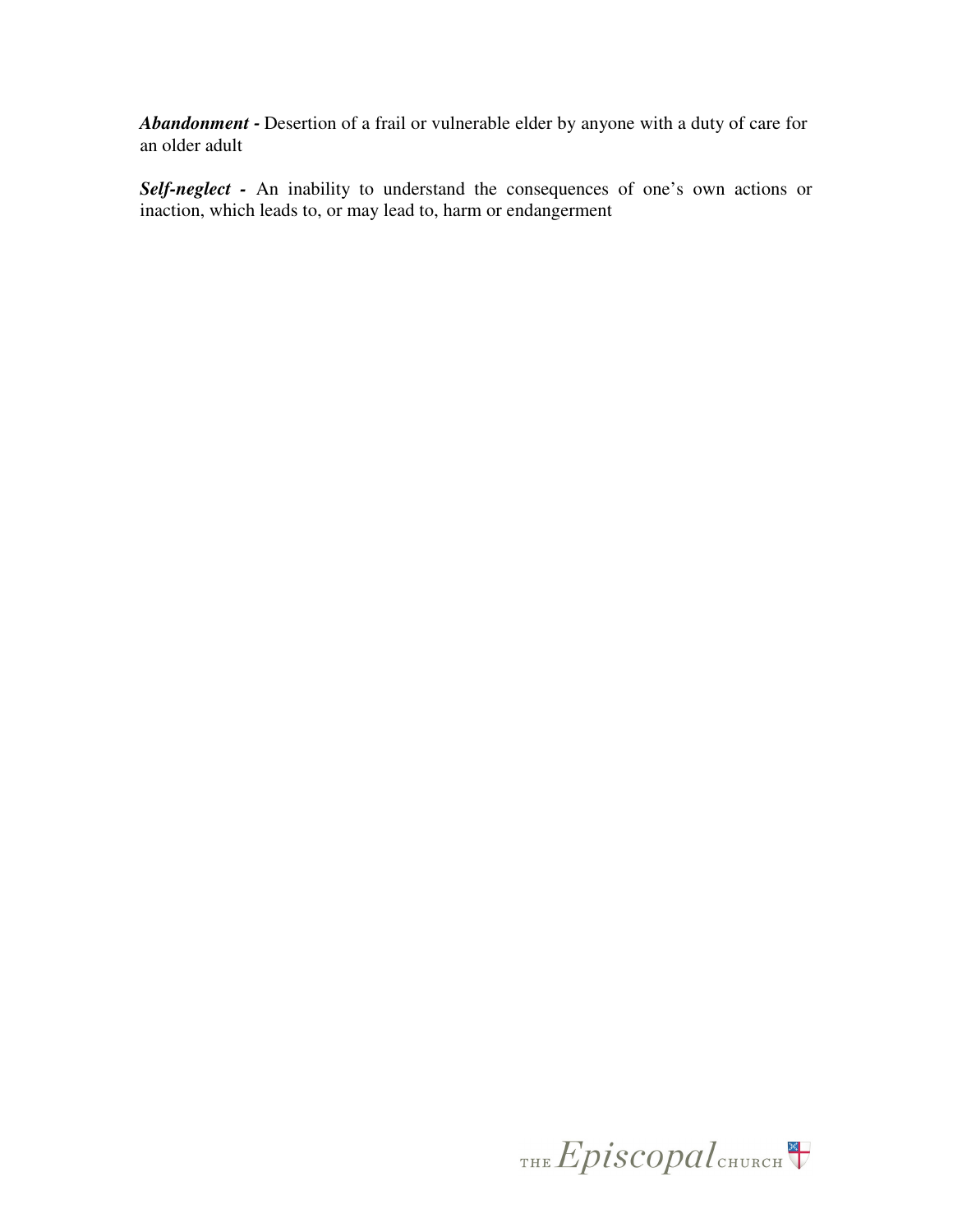## What do I do if I think that someone is being abused, neglected or exploited?

*Report suspected mistreatment* to your rector and, depending on the laws in your state, make a report to your local Adult Protective Services agency or law enforcement if you perceive that the person's health or safety is at immediate risk. Although a situation may have already been investigated, if you believe circumstances are getting worse, continue to speak out.

*Keep in contact* – Talk with your older friends, neighbors, and relatives. Maintaining communication helps decrease isolation, a risk factor for mistreatment. It will also give the elder a chance to talk about any problems that he or she may be experiencing.

#### **Excellent sources for further information:**

#### **National Center on Elder Abuse**

c/o University of California – Irvine Program in Geriatric Medicine 101 The City Drive South 200 Building Orange, CA 92868 **Telephone:** 1-855-500-3537 **Website:** http://www.ncea.aoa.gov/ncearoot/Main\_Site/index.aspx **Email:** ncea-info@aoa.hhs.gov

### **National Committee for the Prevention of Elder Abuse**

151 First Avenue, #93 New York, NY 10003 **Phone:** 1-646-462-3603 **Website:** http://preventelderabuse.org/ **Email:** info@preventelderabuse.org

**National Clearinghouse on Abuse in Later Life**  307 South Paterson, Suite #1

Madison, WI 53703 **Phone:** 1-608-255-0539 **Website:** http://www.ncall.us/ **Email:** wcadv@inxpress.net

THE Episcopal CHURCH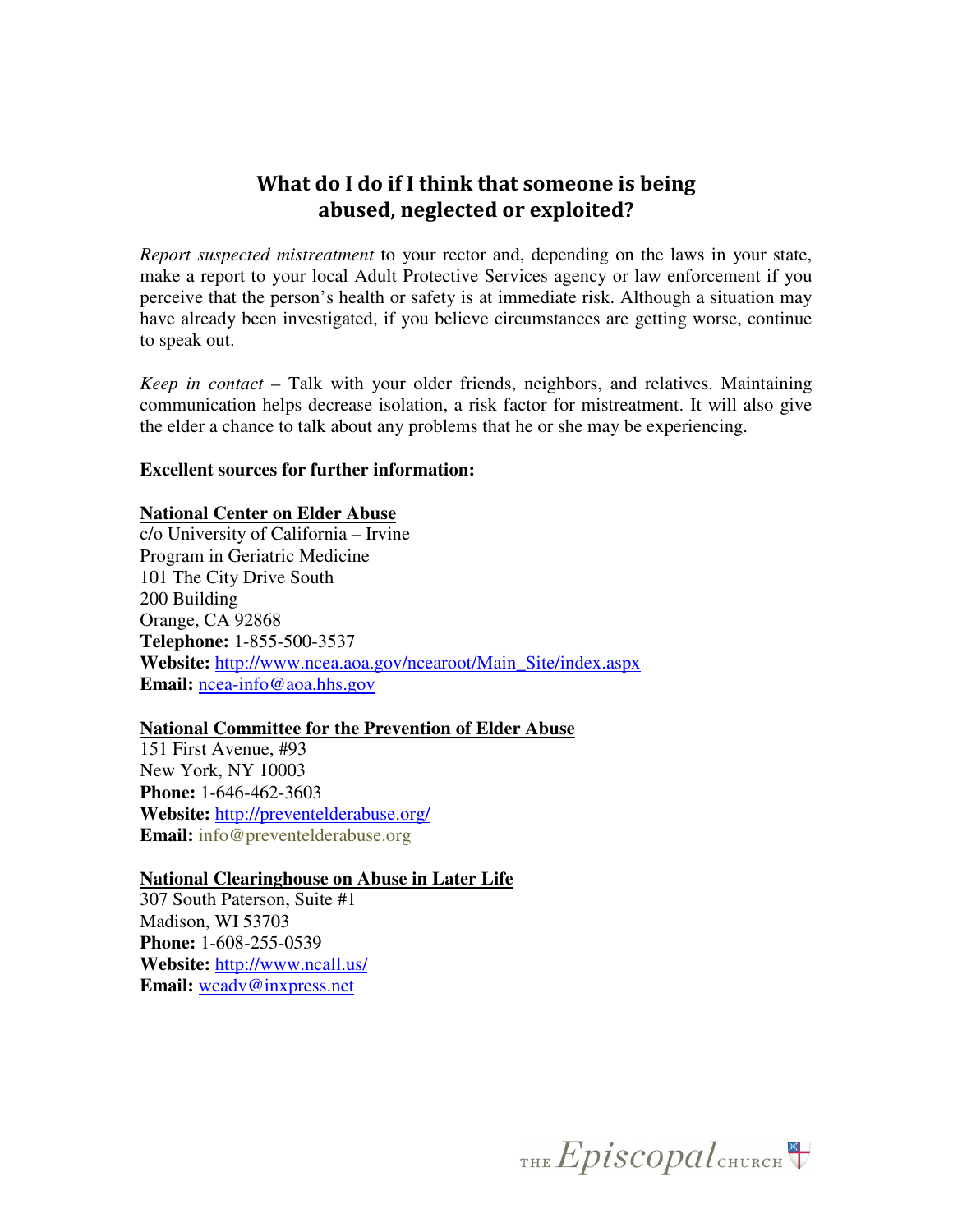## Key Factoids

- By 2030, people 65 and older will comprise approximately 20% of the population in the United States.
- Most elder abuse takes place in the community and is perpetrated by family members or others involved in a trusted relationship with the elder. Examples are the caregiver who seeks to befriend an elder needing help for the true purpose of taking his or her money or the family member who threatens to put an elder in a nursing home if he or she won't designate the family member as power of attorney.
- According to the National Center on Elder Abuse, for every reported incident of elder abuse, five go unreported.
- In the recently released New York Study (NYS) (2011):
	- o Incidence rates were 24 times greater than the number of cases referred to authorities.
	- o Over 260,000 older residents were the victim of one form of elder mistreatment in a 12 month span.
	- o Although psychological abuse was the abuse most commonly reported to agencies, older respondents self-identified financial exploitation as the most prevalent form, with physical abuse identified as the second most common.

### **Why the Episcopal Church should pay attention to this issue**

*…to strive for justice and peace among all people, and respect the dignity of every human being* 

 *~ The Book of Common Prayer* 

These words from the Baptismal Covenant, in particular, "respect" and "dignity" not only have significance for older adults, but for all of us, because we are all aging. All human beings, regardless of age, should be afforded every opportunity possible to live life in a safe and secure environment. Unfortunately, and all too often, this is not the case. The issue of elder abuse is a largely hidden problem. Too many elders are being mistreated, most typically by their family members or others responsible for their care.

The seriousness of the problem has been demonstrated through recent research that examines the prevalence and types of elder abuse. Though still largely hidden problem, it is beginning to receive the attention of both those who study aging and the general public, by efforts on local levels through multidisciplinary teams and through national efforts, such as the Elder Justice Act, passed in 2010. The public has become aware of the issue by the confessions of such figures as actor Mickey Rooney and the late American philanthropist and socialite Brooke Astor.

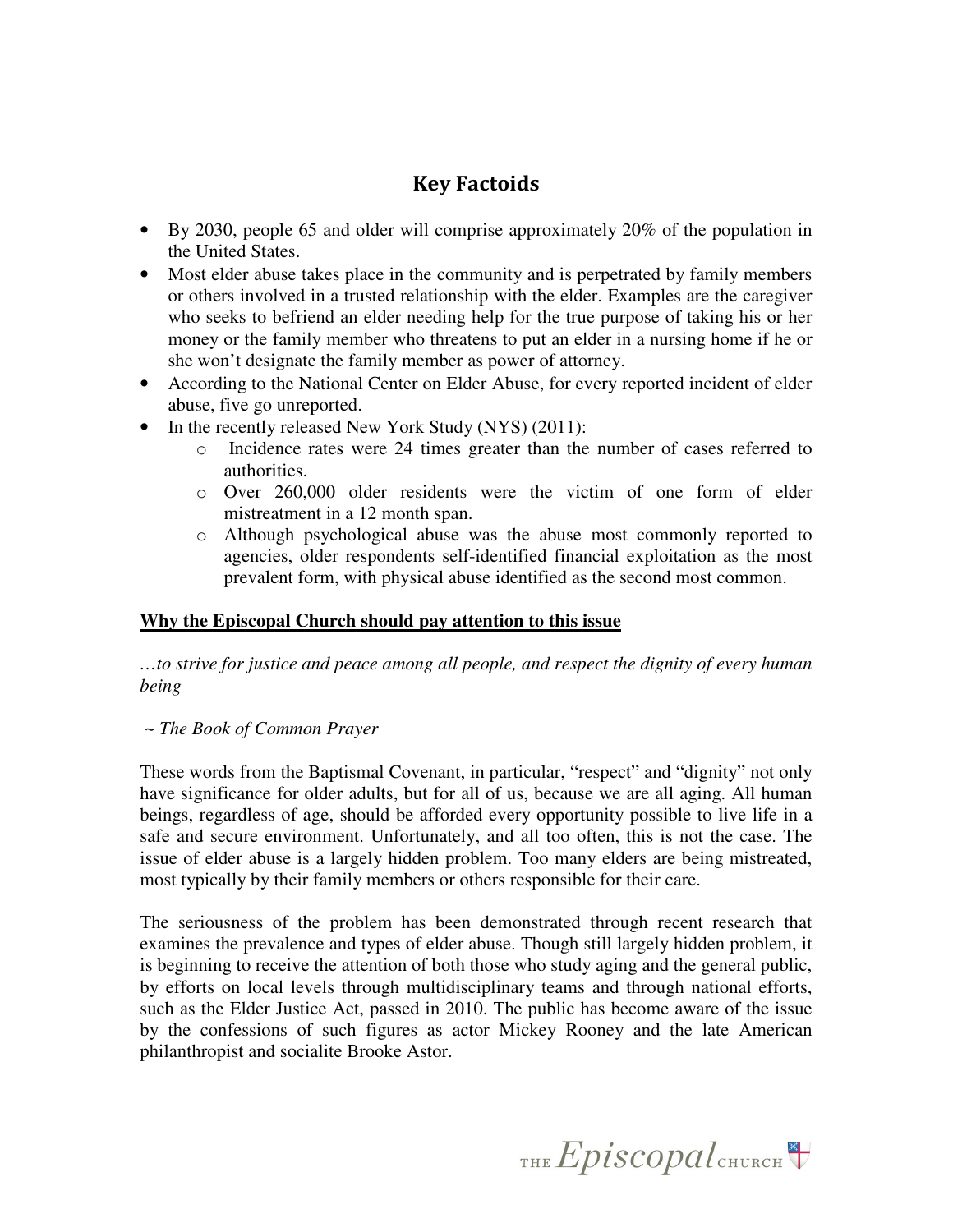Approximately, 30 percent of the congregants of the Episcopal Church are aged 65 and over. It is now time that the Church becomes aware of and actively addresses the problem of elder abuse, not only for its current older parishioners and their families, but also for those who hope to grow old in the future.

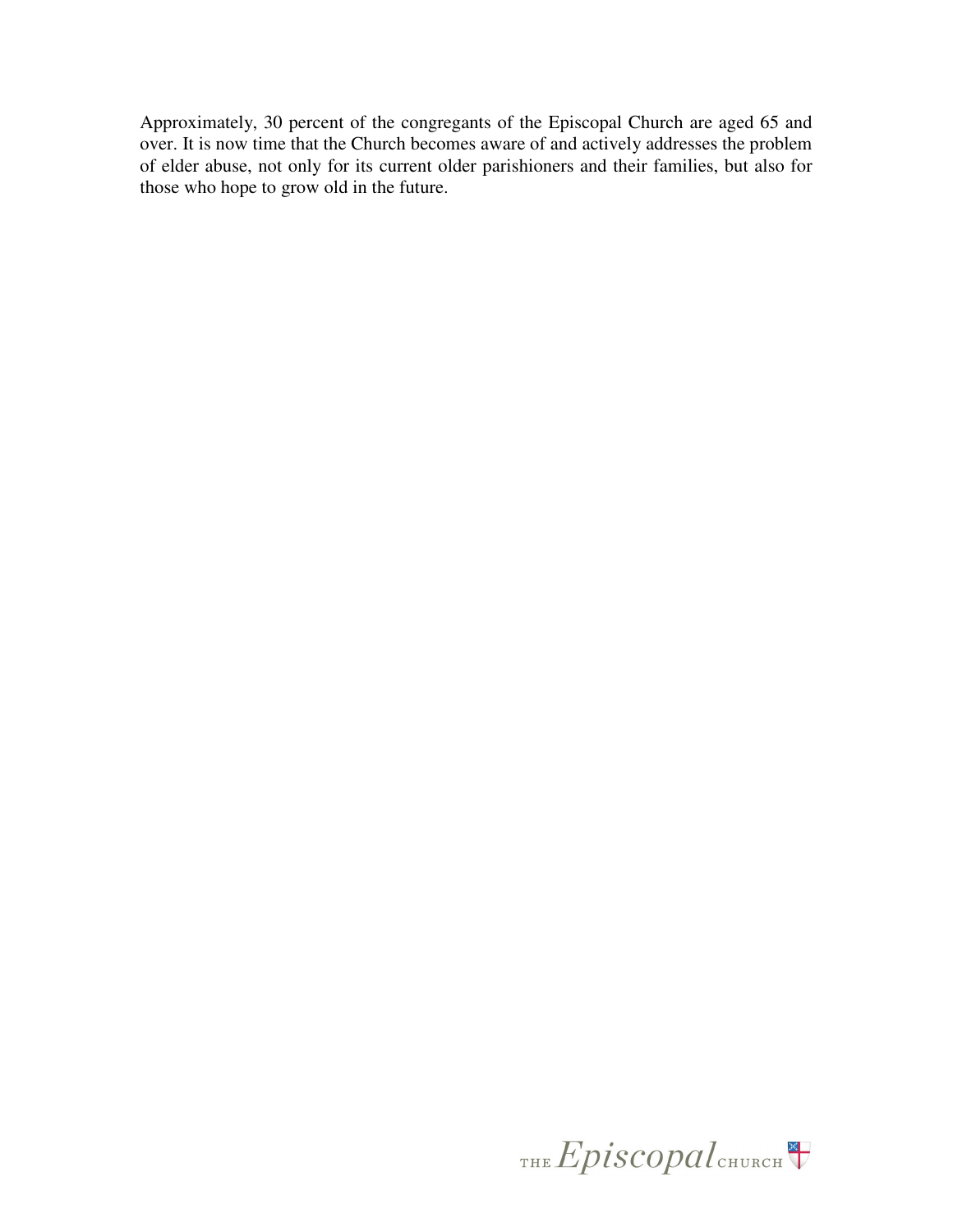## Checklist for Prevention

### **Preventing Elder Abuse**

Any person — elders, family members, or professionals — who suspects that financial abuse of an elder has occurred should report it. One of the challenges in describing and documenting abuse is the differences in terminology among disciplines and the laws in each state.

If in doubt, it is better to err on the side of caution and report suspected abuse to appropriate authorities, such as Adult Protective Services or a law enforcement agency. Reports can be made confidentially, and, in most cases, the reporting person is protected from civil and criminal liability.

Successful prevention of elder abuse demands a multidisciplinary approach. There are a number of strategies that both lay members and clergy can employ to help protect elders. Older adults themselves can take several precautions to avoid falling prey to abuse.

### **Stay Connected**

Keep in touch with families, friends, and neighbors as much as possible. Stay in touch with the church. One of the hallmarks of abuse is isolation, and being in contact with a number of different people and entities can help reduce the likelihood that a person could be abused.

### **Stay Organized**

Keep belongings neat; keep track of possessions; open and send your own mail; direct deposit Social Security and other checks; complete and sign your own checks whenever possible; use an answering machine to screen calls and if possible, do not provide personal information over the telephone or computer.

### **Stay Informed**

Consult with an attorney about future plans, including executing a power of attorney; consult with an attorney about caregiving arrangements; review your will; know where to go if you suspect abuse; ask for help from the church, from police, from Adult Protective Services, or if necessary, employees at a bank.

### **Stay Alert**

Do not leave items of value out in the open; do not sign any document unless someone you trust reviews it; do not be left out of decisions about your finances or other important parts of your life. Families, particularly those who find themselves in a caregiving role,

THE  $Epis copal$ <sub>CHURCH</sub>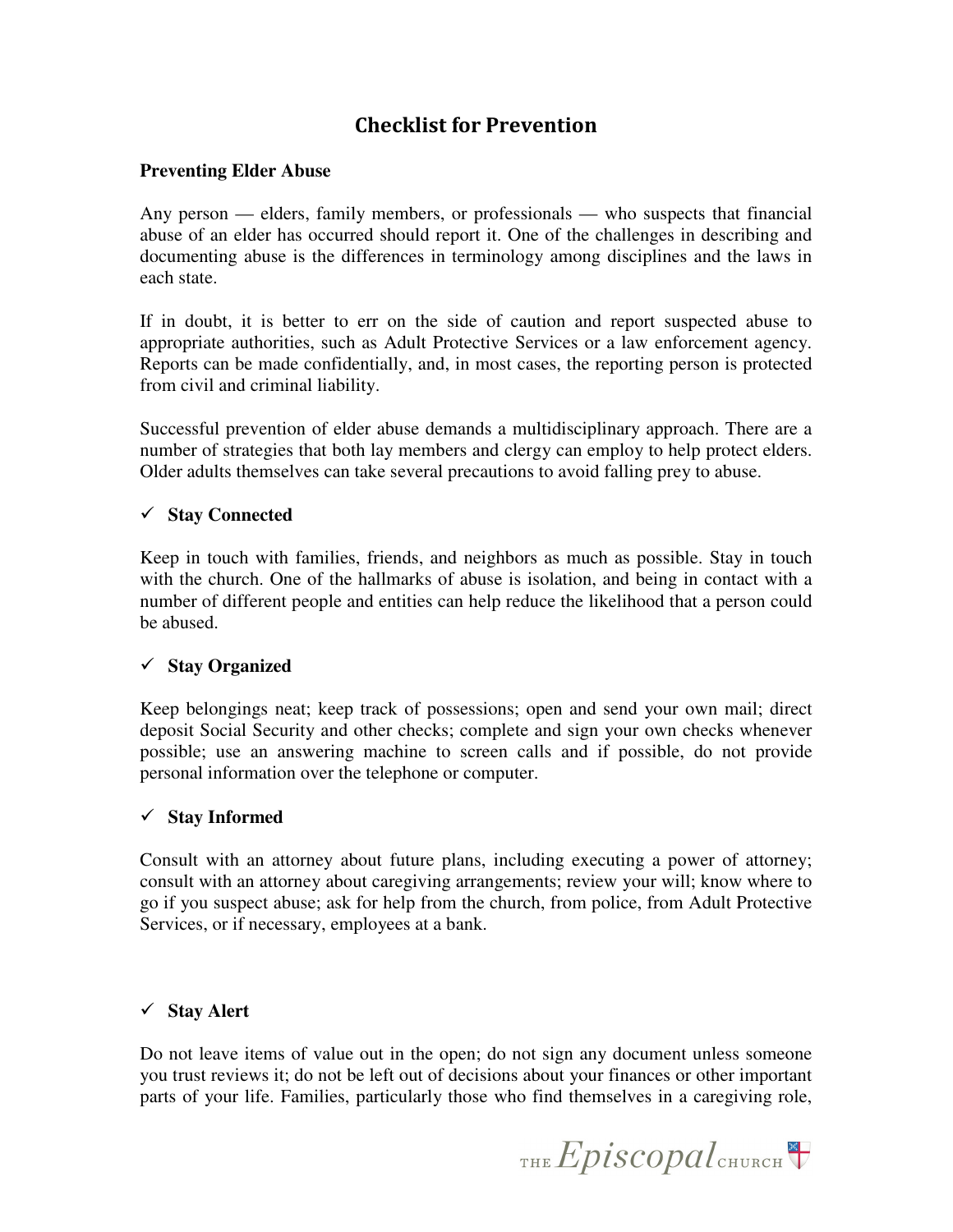also need to be aware of situations that place their older loved ones at risk for abuse. Family members should periodically inquire about their older family members' financial resources and perceived limitations that may stem from their financial situation. They also need to keep an eye out for such things as:

- Unusual worry about finances or fear of an individual
- Unexplained trembling or crying
- Changes in communication patterns
- Any abrupt change in behavior
- Overpayment for goods and services
- Unusual cash withdrawals from a financial account in a short period of time
- Missing belongings from the home or room in a facility
- Excessive time spent on the Internet
- A signature that seems forged, unusual, or suspicious
- An unexplained reduction in bank accounts
- An increase in the number and amount of credit card accounts
- An abrupt or unexplained change in the power of attorney, will, or other legal or financial documents
- Sudden transfer of assets to a family member or someone outside the family

### **Clergy and lay members within the Episcopal Church are well positioned to contribute to the prevention of elder abuse by:**

- Educating parishioners about their rights and about types of elder abuse
- Bringing the issue of elder abuse and its prevention to the attention of the Episcopal Church and other denominations
- Educating older parishioners about the option to assign responsibility to an outside person if their children are of concern
- Staying apprised of current trends in elder abuse and techniques for stopping it
- Training appropriate personnel in techniques for interviewing older parishioners
- Seeking assistance from other entities (social services, medical/nursing personnel, government agencies)
- Describing how family members, with the help of legal counsel, can explore options such as financial conservatorship for clients who are frail, mentally ill, or cognitively impaired
- Encouraging clients or family members to discuss with legal counsel the option to assign financial guardian or power of attorney, as needed
- Reporting suspected cases of elder abuse to local authorities

\*Some of these steps may apply to individual situations and should be addressed on a case-by-case basis.

(Adapted from *Broken Trust: Elders, Finances, and Family,* May 2009, the MetLife Mature Market Institute)

THE  $Epis copal$ <sub>CHURCH</sub>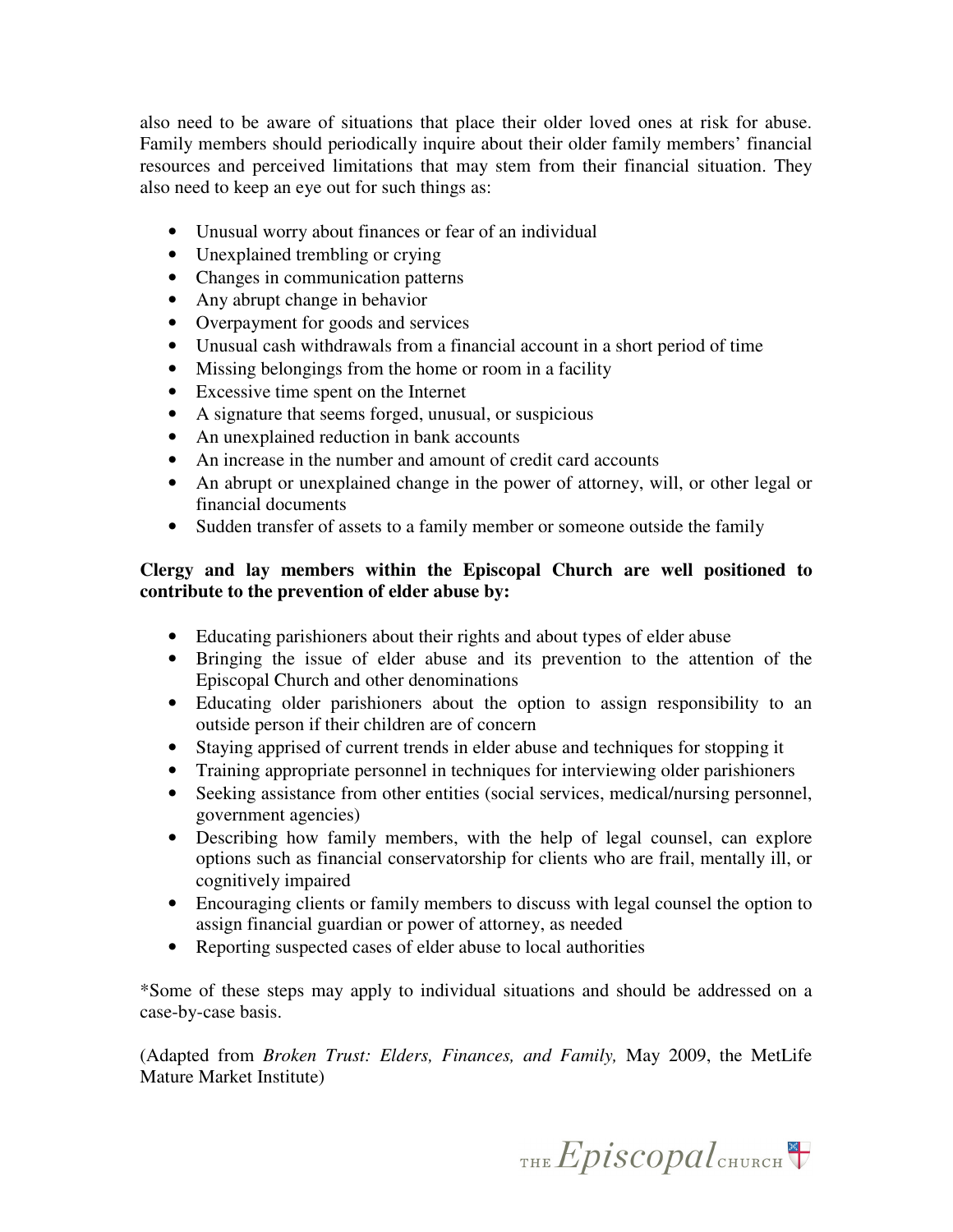### Elder Abuse Case Examples (from Lenten Scenarios)

**1.** 

Mrs. L. has recently lost her husband. She has been having increasingly more serious medical issues and hired a home health care worker, Ms. Nancy. Ms. Nancy has moved in with Mrs. L., and visitors have commented that some of the furniture has been removed from the house by Nancy's friends. According to concerned people, Mrs. L.'s car is being used by Ms. Nancy to visit the local casino. These visitors have some serious concerns that Mrs. L.'s assets are gradually being taken by Ms. Nancy.

#### **2.**

Ms. Smith and her husband, longtime members of the church, were approached by several people at the most recent Sunday service. After talking to the Smiths a bit, some of the group walked away to have a private conversation because they were worried about Ms. Smith. They had observed some bruises on Ms. Smith's arms, and when one of the members of the group asked her about them, she said that she "bumped into things a lot." At that point, her husband very abruptly ended the conversation and told those gathered that it was none of their business how she got hurt.

#### **3.**

Mrs. G lived with her son, daughter, and daughter-in-law. The son was the principal of the local high school and much involved in the community. The daughter was the primary caregiver. Mrs. G had been diagnosed with Alzheimer's and had been confined to her bed for the last 10 years. On the day she died at home, the local EMS crew observed what appeared to be a very bad pressure sore. They contacted local law enforcement officers who were able to determine that Mrs. G died from an infection from the pressure sore and malnutrition. No one in the community believed that this family could have possibly neglected their mother to the point where she died. Ultimately the son and daughter were convicted on neglect but received only probation.

#### **4.**

Mr. T has reached a point in his life where he really shouldn't drive. He has made a decision to allow his son to move in with him, and he pays him to help with such tasks as going to the grocery store, taking him to medical appointments, and helping with those things around the house that have become difficult to do, given Mr. T's declining health. His church attendance has declined because his son really doesn't want to go to church and doesn't see why it is important. Some people from the parish have stopped by the home, but the son always seems to have a reason why Mr. T isn't available for visitors. When they finally are allowed in, they notice that he has some bruises on his arm, smells of urine, and generally looks unkempt. He won't talk about any of these problems, and the church visitors leave.

THE  $Epis copal$ <sub>CHURCH</sub>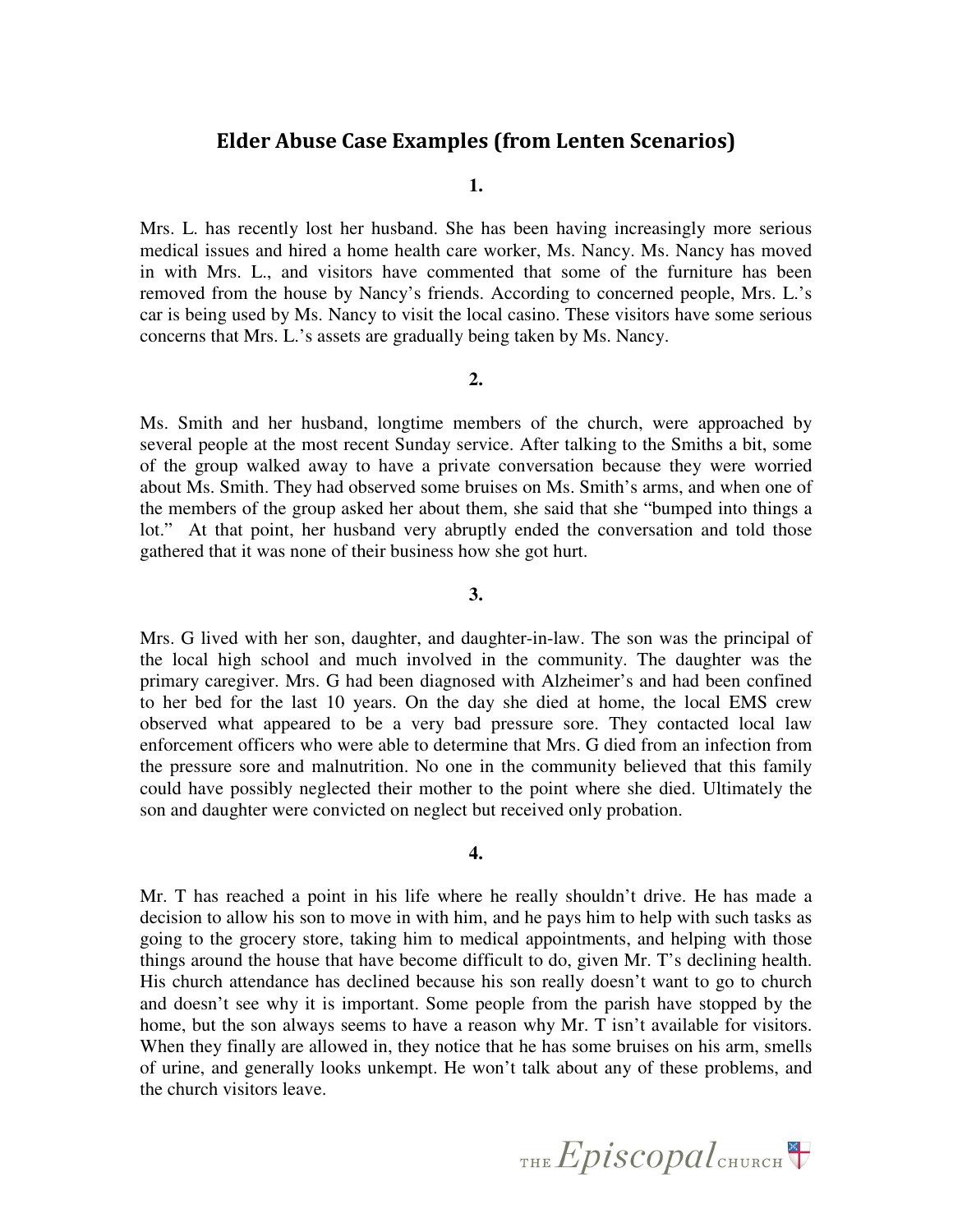Mrs. Wilson has not been seen at church in almost a month. Some parishioners are concerned and stop by her home to see how she is doing. They are met at the door by a man in his forties, who identifies himself as the older woman's grand-nephew, James. He informs them that his aunt isn't feeling well and that is the reason she hasn't been going to church. After asking the visitors to wait outside for a few minutes while he "straightens up the mess," the nephew allows them inside. He goes to a back room and returns with Ms. W. The visitors observe:

- She is very thin.
- She is wearing a sleeveless dress despite the fact that it is only 55 degrees outside.
- The house does not appear to be heated.
- Her walk is unsteady, and she does not have a walker or cane. The nephew does not offer assistance, and as he leads her into the room, she stumbles and almost falls.
- She has bruises on both outer upper arms.
- There is only one bedroom.
- There is a lock on the outside of the door to the bedroom

#### **6.**

Mr. Brown lost his wife of 55 years last year. This month, several members of the church stop by to see how he is doing. He introduces them to his new friend, Sally. Sally seems to be much younger than Mr. Brown, who appears to be somewhat confused. They notice that there is a new car in the driveway as well as some new and expensive furniture…all very interesting, because for most of his life, Mr. Brown was known to be very frugal and living on a very modest income.

#### **7.**

Several members of the parish, having visited Mrs. L, took their concerns to the Rector. He then scheduled a visit to the home of Mrs. L and came away with the same concerns. He felt that there was a reasonable belief that the home health care worker, Ms. Nancy, was financially exploiting and possibly neglecting Mrs. L. He then contacted the local Adult Protective Services who, in turn, contacted local law enforcement. After a thorough investigation, a family member was appointed her guardian, and Ms. Nancy may be facing criminal prosecution. Mrs. L is now receiving regular visits from members of the parish.

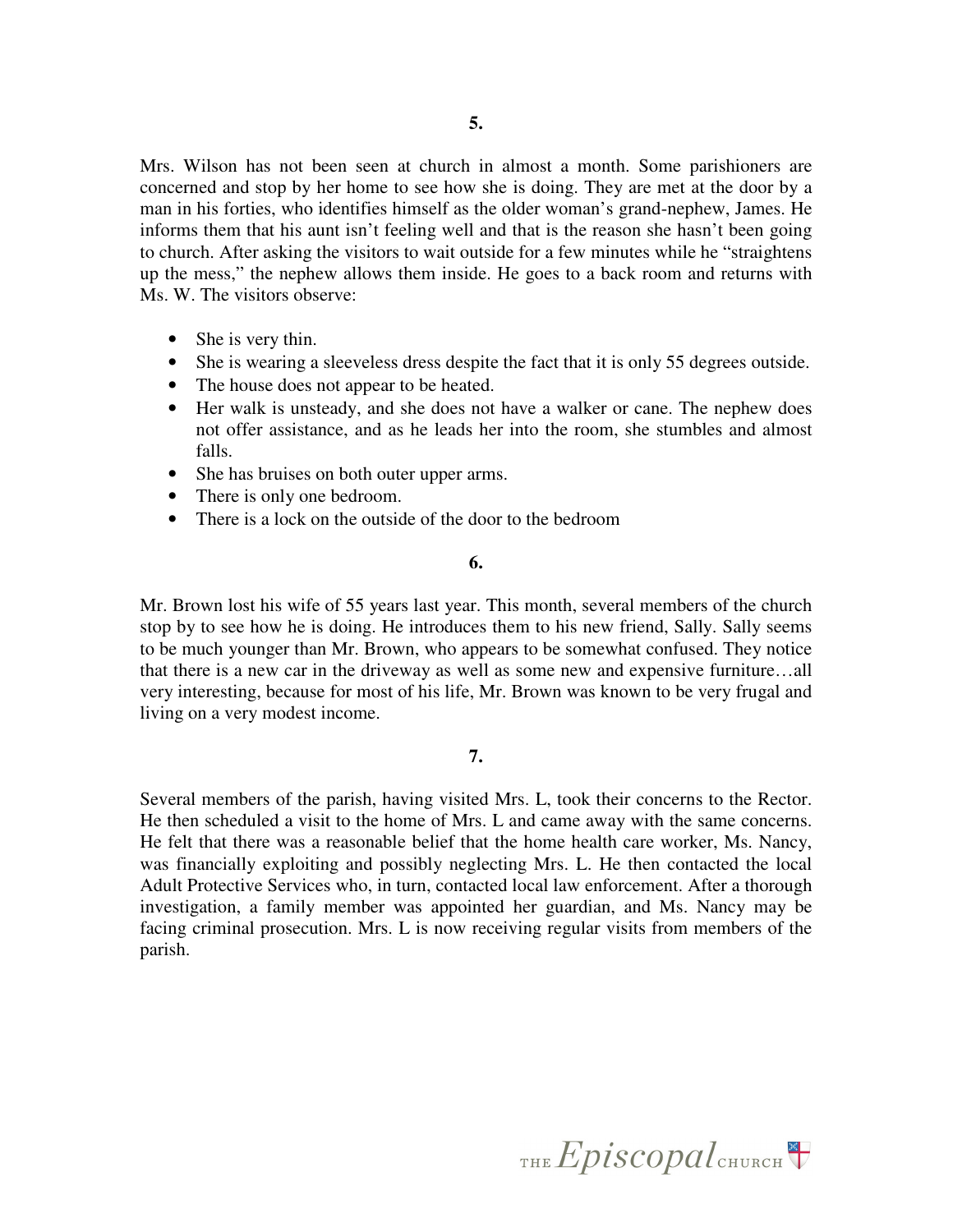## The Virtues of Aging, Gracefully

*By The Rev. Canon Carolynne G. Williams, Canon for Pastoral Care and Elder Ministry* 

Spiritual writer, Joan Chittister, in her book *The Gift of Years,* says these words in regards to aging:

"Age is not all decay". George MacDonald said, "it is the ripening, the swelling, of the fresh life within that withers and burns the husk". It is not the getting older that is difficult. It is the fear of getting older that plagues us. Instead of seeing a long life as a gateway to the flowering of the spirit, the growing of the soul, we are far more likely in a culture geared toward movement and dexterity, physical beauty and public achievement, to see it as the coming of a wasteland". (pg. 130)

When are we old? There are several ways to answer this question. I believe that the correct answer is one that we have all heard before: "We are as old as we think we are." Each of us hears a message within that determines how we view ourselves. The message within will sometimes whisper to us that we are no longer useful or we are too old to "do that." If the message that we hear within us is one of discouragement and non-support, if the message is one that says that we are no longer useful and are being slowly forgotten, then our outlook on life and living is somehow tarnished and thrown out of balance.

Our attitude toward life and living has a lot to do with how old we actually are, mentally. Our response toward the people that we interact with in community influences, to a great measure, how old we actually are. When we accept that we are old because our chronological age says that we are, according to the standards of western society, we are tempted to calmly wait for old age to settle in to us, as we wait for the long wait before dying. We calmly wait for old age to come and sit in our laps and claim us regardless of what our minds and hearts may be telling us. Sometimes when we accept being old, in an unhealthy way, we begin to embrace settling into a stage of *dormancy.* We become extremely dependent upon others without just cause, except that we *believe* that we are old, therefore we are supposed to have an attitude that says, "I am old". Aging with grace is aging beautifully. The medical history, status of health and the aging process is a stage in life that most of us want to embrace. However our personal approach, especially in thought, attitude and action makes the difference.

The community parish in which I serve, as priest, has on the church rolls several generations of parishioners. Our youngest parishioner, Robert, only a couple of months old and our oldest parishioner, Mary, who died a couple of months ago at the age of 105, are and were equal in the eyes of God; unconditional love. We, at the Cathedral of St. Philip, began our ministry with older adults specifically, of whom we call elders, in the latter part of 2006. The ministry grew out of pastoral care needs that indicated very

THE  $Epis copal$ <sub>CHURCH</sub>